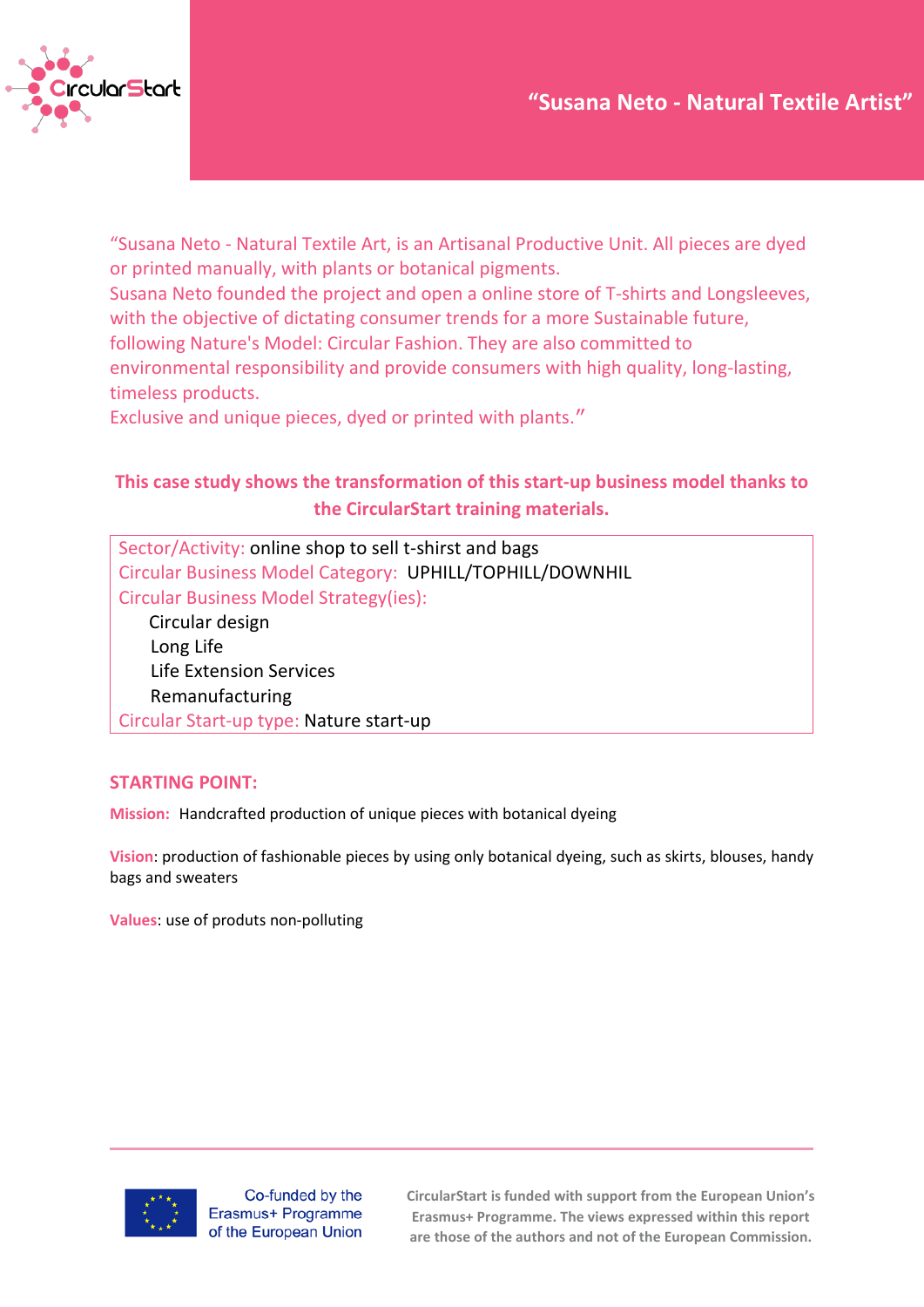

# **Case Study – "Title" "Susana Neto - Natural Textile Artist"**

| <b>KEY</b><br><b>PARTNERS</b>                                                                                                                                                                                                                                                                                                                                                                                                                                                                     | HORK<br><b>KEY ACTIVITIES</b>                                                                                                                                                                                                                                                                           | $\cdots$<br>VALUE<br>Ţ<br><b>PROPOSITION</b>                                                                                                                                                                                                                                                                                                                                                                                                                              | <b>CUSTOMER</b><br><b>RELATIONSHIPS</b>                                                                                                                                                                                                                                                                                         | in<br>195<br><b>CUSTOMER</b><br><b>SEGMENTS</b>                                                                                                                                                                                                                            |  |
|---------------------------------------------------------------------------------------------------------------------------------------------------------------------------------------------------------------------------------------------------------------------------------------------------------------------------------------------------------------------------------------------------------------------------------------------------------------------------------------------------|---------------------------------------------------------------------------------------------------------------------------------------------------------------------------------------------------------------------------------------------------------------------------------------------------------|---------------------------------------------------------------------------------------------------------------------------------------------------------------------------------------------------------------------------------------------------------------------------------------------------------------------------------------------------------------------------------------------------------------------------------------------------------------------------|---------------------------------------------------------------------------------------------------------------------------------------------------------------------------------------------------------------------------------------------------------------------------------------------------------------------------------|----------------------------------------------------------------------------------------------------------------------------------------------------------------------------------------------------------------------------------------------------------------------------|--|
| 'Lisbon fashion designer (make the<br>patterns) with minimal waste<br>Seamstresses Lisbon<br>Brand Ambassador in Matosinhos<br>(University Professor of Psychology)<br>Vintage for a cause (Seamstresses and<br>online sales?)<br>Circular<br>Economy<br>Club<br>https://www.circulareconomyclub.com<br>GOTS certified T-shirt suppliers to be<br>dyed<br>Labeling partner?- CITEVE<br>ANJE Partner- Olga Machado (project<br>by companies with universities)<br>Soap partner for product washing | Circular Design<br>Manage purchases of raw materials<br>(fabrics, peppers, prepare fabric)<br>Manage orders. Manage the hiring of<br>seamstresses and the stylist.<br>Manage zero waste packaging<br>Manage handcraft production<br>Manage supply chain partnerships<br>Managing wastewater from dyeing | Items of clothing with natural fibers<br>dyed with botanical pigments. ARTISAN<br>PIECES. Durable parts (Jshirts-to-<br>scale). Pieces to order (skirts, pants<br>and blouses), bags<br>Awareness of the target audience about<br>how to consume sustainably. The<br>product has a circular business<br>strategy. Botanical dyeing contents and<br>printing (online).<br>Production of ink from waste, for artists<br>who use inks for screen printing and<br>watercolor. | Automatic through the online store<br>Customized in training                                                                                                                                                                                                                                                                    | Middle class, upper middle class<br>concerned with sustainability<br>Public with economic power FROM 35<br><b>YEARS OLD</b><br>Artists who use inks for screen printing<br>and watercolor.<br>Women 35-55 years for Custom Parts<br><b>Ishirts-women, men and children</b> |  |
|                                                                                                                                                                                                                                                                                                                                                                                                                                                                                                   | 鶗<br><b>KEY RESOURCES</b><br>$\overline{\mathbb{P}^2}$                                                                                                                                                                                                                                                  |                                                                                                                                                                                                                                                                                                                                                                                                                                                                           | <b>CHANNELS</b><br>(O)                                                                                                                                                                                                                                                                                                          |                                                                                                                                                                                                                                                                            |  |
|                                                                                                                                                                                                                                                                                                                                                                                                                                                                                                   | pot with faucet<br>Site<br>Computer<br>Waste Management - Dyeing waste<br>water for paints<br>Solar powered wood space, wastewater<br>reuse equipment                                                                                                                                                   |                                                                                                                                                                                                                                                                                                                                                                                                                                                                           | online store https://susananeto.com/<br>Fashion Museum - WOW<br>Etsy https://www.etsy.com/<br>Social media: Instagram, FB, TWITTER<br>E LINKEDIN<br>2nd hand shop for people who return<br>items. Physical space with kitchen<br>https://www.portugalsoueu.pt/pt/ades<br>ao                                                     |                                                                                                                                                                                                                                                                            |  |
| <b>COSTS</b>                                                                                                                                                                                                                                                                                                                                                                                                                                                                                      |                                                                                                                                                                                                                                                                                                         | ん                                                                                                                                                                                                                                                                                                                                                                                                                                                                         | <b>REVENUES</b>                                                                                                                                                                                                                                                                                                                 |                                                                                                                                                                                                                                                                            |  |
| Costs with seamstresses<br>Costs with tshirts (4.5 euros+?), FABRICS, PIGMENTS, bag (4.5 euros+)<br>Adhesion costs: https://www.portugalsoueu.pt/pt/adesao<br>Botanical Dyeing Book - 2<br>Online store https://susananeto.com/<br>Pot with faucet for water recovery. Wooden structure.<br>BOTANICAL DYEING KIT -? EUROS PER PERSON                                                                                                                                                              |                                                                                                                                                                                                                                                                                                         | Bags?                                                                                                                                                                                                                                                                                                                                                                                                                                                                     | Reduced use of water because printing is done with steam<br>Monthly subscription on the base site (7 euros) and prime (10 euros)<br>Training - 3 hours (250 euros) BOTANICAL Dyeing (minimum 5 people)<br>BOTANICAL Dyeing KIT -35 EUROS PER PERSON<br>Botanical Dyeing Book ?<br>TSHIRTS- 35-55 euros<br>Women's Clothing $-2$ |                                                                                                                                                                                                                                                                            |  |

#### **Initial circularity profile – Results from the application of the Assessment Tool**





Co-funded by the Erasmus+ Programme of the European Union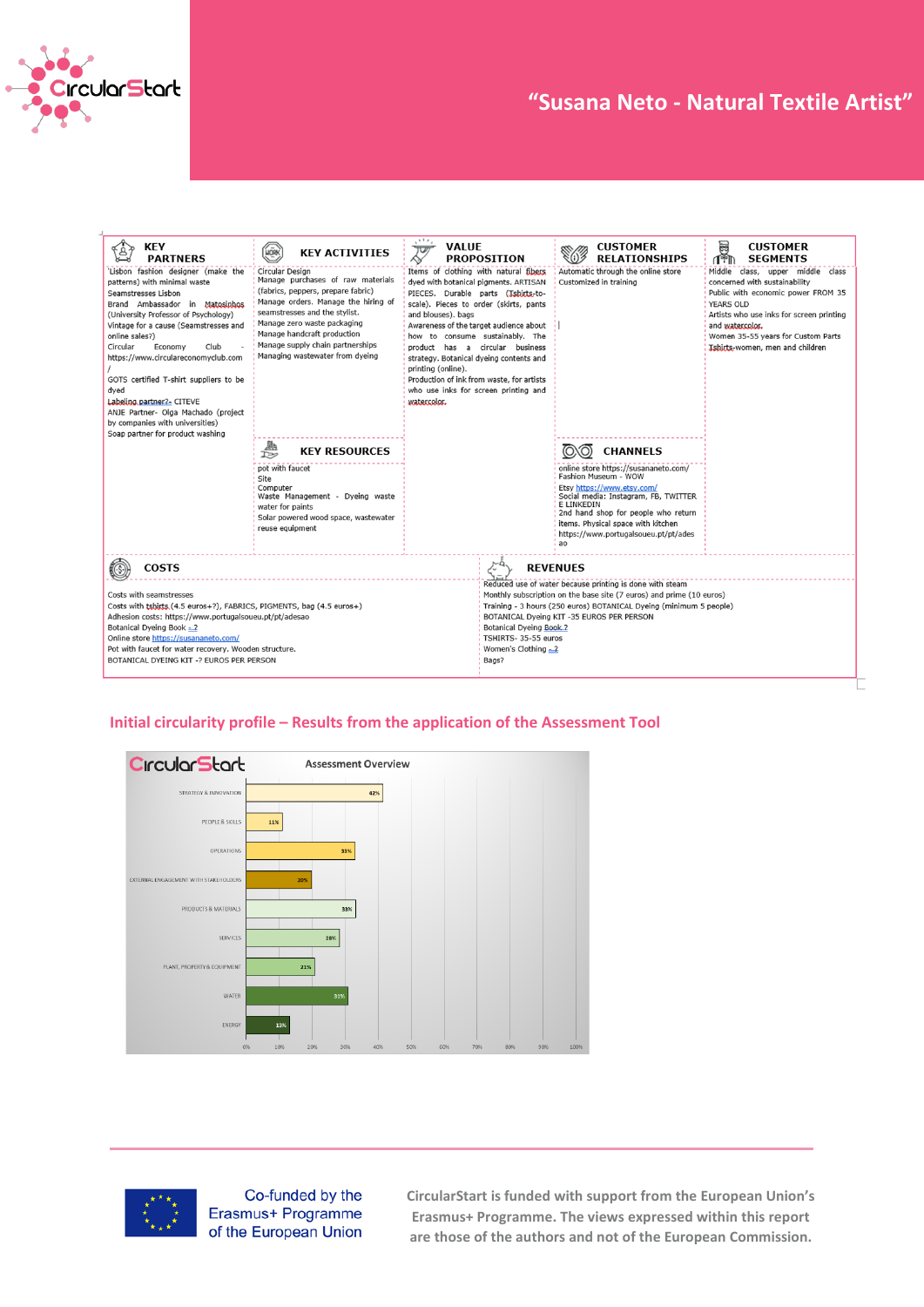

### **FOLLOWED LEARNING PATH:**

| <b>Units</b>  | <b>IDEATION</b> | <b>INTEGRATION</b>        | <b>VALIDATION</b> | <b>IMPLEMENTATION</b> |
|---------------|-----------------|---------------------------|-------------------|-----------------------|
| Unit 1        | X               | Χ                         | X                 | Χ                     |
| Unit 2        | x               | Χ                         | X                 | X                     |
| Unit 3        | $\mathbf x$     | $\boldsymbol{\mathsf{x}}$ | X                 | X                     |
| Unit 4        | X               | X                         | X                 | X                     |
| <b>Unit 5</b> | X               | X                         | X                 | X                     |
| Unit 6        | X               | X                         | X                 | X                     |
| Unit 7        | X               | X                         | X                 | X                     |
| <b>Unit 8</b> | x               | X                         | X                 | x                     |
| Unit 9        | v               | Χ                         | χ                 | Χ                     |

### **FINAL CIRCULAR BUSINESS MODEL:**

#### **Mission**:

T-shirts with natural fibers dyed with botanical pigments. ARTISAN PIECES MADE IN PORTUGAL.

Durable parts (T-shirts-to-scale) and easy to maintain and repair (Take-Back program).

#### **Vision**:

Awareness of the target audience about how to consume sustainably. The product has a circular business strategy. Contents (information) about Botanical dyeing and printing (online).

#### **Values**:

use of produts non-polluting



Co-funded by the Erasmus+ Programme of the European Union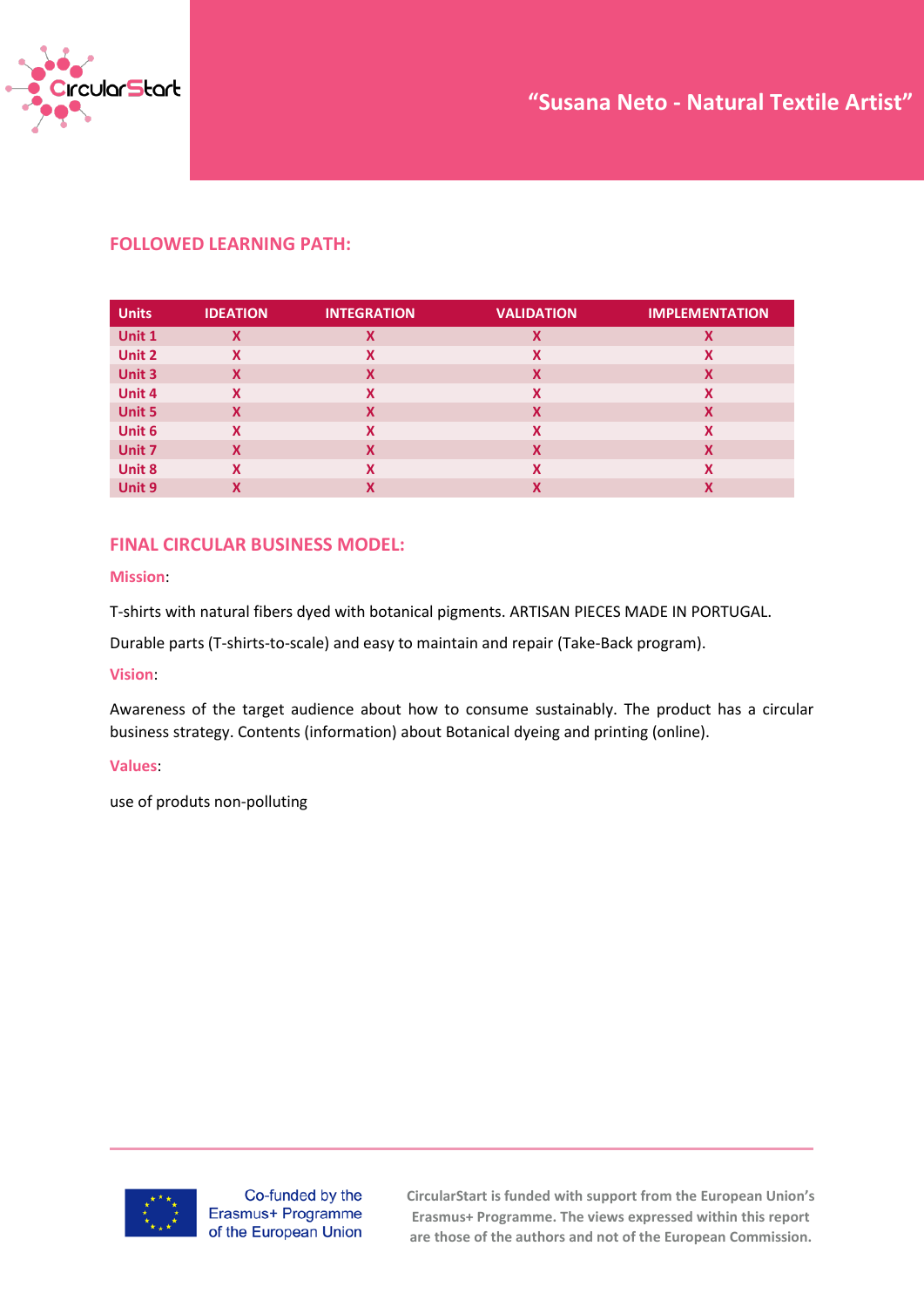

# **Case Study – "Title" "Susana Neto - Natural Textile Artist"**

| <b>KEY</b><br><b>PARTNERS</b>                                                                                                                                                                                                                                                                                                                                                                                                                                            | HORK<br><b>KEY ACTIVITIES</b>                                                                                                                                                                                                                                                     | $\mathcal{L}^{1,1}$<br><b>VALUE</b><br>四<br><b>PROPOSITION</b><br>٨v                                                                                                                                                                                                                                                                                                                                                                                                                                    | <b>CUSTOMER</b><br><b>RELATIONSHIPS</b>                                                                                                                                                                                                                                                                                                                                                                                                                                                                                                            | U<br><b>CUSTOMER</b><br>1Ť<br><b>SEGMENTS</b>                                                                                                                                                                                                                                     |  |
|--------------------------------------------------------------------------------------------------------------------------------------------------------------------------------------------------------------------------------------------------------------------------------------------------------------------------------------------------------------------------------------------------------------------------------------------------------------------------|-----------------------------------------------------------------------------------------------------------------------------------------------------------------------------------------------------------------------------------------------------------------------------------|---------------------------------------------------------------------------------------------------------------------------------------------------------------------------------------------------------------------------------------------------------------------------------------------------------------------------------------------------------------------------------------------------------------------------------------------------------------------------------------------------------|----------------------------------------------------------------------------------------------------------------------------------------------------------------------------------------------------------------------------------------------------------------------------------------------------------------------------------------------------------------------------------------------------------------------------------------------------------------------------------------------------------------------------------------------------|-----------------------------------------------------------------------------------------------------------------------------------------------------------------------------------------------------------------------------------------------------------------------------------|--|
| Brand Ambassador in Matosinhos<br>(University Professor of Psychology)<br>Vintage for a cause (Seamstresses and<br>online sales?)<br>Circular<br>Club<br>Economy<br>https://www.circulareconomyclub.com<br>GOTS certified T-shirt suppliers to be<br>dved<br>Labeling partner?- CITEVE<br>ANJE Partner- Olga Machado (project<br>by companies with universities)<br>Partner to analyze the resistance of<br>dveings to light, friction and washing<br>FabLab-Oficina.Lab | Circular Design<br>Manage purchases of raw materials<br>(fabrics, peppers, prepare fabric)<br>Manage orders.<br>Manage zero waste packaging<br>Manage handcraft production<br>Manage supply chain partnerships<br>Managing wastewater from dyeing<br>Manage labeling with ORCODES | T-shirts with natural fibers dyed with<br>botanical pigments. ARTISAN PIECES<br>MADE IN PORTUGAL. Durable parts (T-<br>shirts-to-scale) and easy to maintain<br>and repair (Take-Back program).<br>Awareness of the target audience about<br>how to consume sustainably. The<br>product has a circular business strategy.<br>Contents (information) about Botanical<br>dyeing and printing (online).<br>Production of ink from waste, for artists<br>who use inks for screen printing and<br>watercolor | Automatic through the online store<br>Customized in training<br>Relationship through the customer<br>account. Part maintenance and take-<br>hack alerts.                                                                                                                                                                                                                                                                                                                                                                                           | Middle class, upper middle class<br>concerned with sustainability<br>Public with economic power FROM 35<br>YEARS OLD<br>Artists who use inks for screen printing<br>and watercolor.<br>Women 35-55 years for Custom Parts<br>$Tshityr$ women, men and children $($ +<br>10 years) |  |
| CTT elocal partnership<br>https://www.ctt.pt/grupo-                                                                                                                                                                                                                                                                                                                                                                                                                      | ₩<br><b>KEY RESOURCES</b>                                                                                                                                                                                                                                                         |                                                                                                                                                                                                                                                                                                                                                                                                                                                                                                         | <b>CHANNELS</b>                                                                                                                                                                                                                                                                                                                                                                                                                                                                                                                                    |                                                                                                                                                                                                                                                                                   |  |
| ctt/media/noticias/app-ctt-comercio-<br>local-com-entregas-para-portugal-<br>continental-e-portes-gratuitos<br>Suppliers of raw materials - virgin raw<br>materials in wool, cotton and linen. -<br>tintex, joão and feliciano with GOTS<br>certificate<br>https://certifications.controlunion.com/p<br>t/certification-programs/certification-<br>programs/gots-global-organic-textile-<br>standard                                                                     | pot with faucet<br>Site<br>Computer<br>Waste Management - Dyeing waste<br>water for paints<br>Solar powered wood space, wastewater<br>reuse equipment                                                                                                                             |                                                                                                                                                                                                                                                                                                                                                                                                                                                                                                         | online store https://susananeto.com/<br><b>Fashion Museum - WOW</b><br>Etsy https://www.etsy.com/<br>Social media: Instagram, FB, TWITTER<br>E LINKEDIN<br>2nd hand shop for people who return<br>items.<br>Physical space with kitchen<br>https://www.portugalsoueu.pt/pt/ades<br>ao.                                                                                                                                                                                                                                                             |                                                                                                                                                                                                                                                                                   |  |
| <b>COSTS</b><br>Costs with tshirts (9.5 euros), FABRICS, PIGMENTS, bag (4.5 euros)<br>Adhesion costs: https://www.portugalsoueu.pt/pt/adesao<br>Botanical Dyeing Book -0 euros<br>Online store https://susananeto.com/<br>BOTANICAL DYEING KIT -15 EUROS PER PERSON                                                                                                                                                                                                      | Pot with faucet for water recovery. Wooden Structure, GARDENA Water Meter Aguameter 8188-20                                                                                                                                                                                       | printing) - 39 to 59 euros                                                                                                                                                                                                                                                                                                                                                                                                                                                                              | <b>REVENUES</b><br>Reduced use of water because printing is done with steam<br>Monthly subscription on the base site (7 euros) and prime (10 euros)<br>Training - 3 hours (250 euros) BOTANICAL Dyeing (minimum 5 people)<br>BOTANICAL Dyeing KIT -35 EUROS PER PERSON<br>Botanical Dveing Book (digital 10 €)<br>T-SHIRTLT-shirts Dved: T-shirts Dved and with Botanical printing: T-shirts Dved and with silk-screen<br>T-shirts (maintenance (refund 20€ and repair))<br>Use 100% of the dyed waters to obtain ink for screen printing artists. |                                                                                                                                                                                                                                                                                   |  |

## **WHICH ELEMENTS/CHARACTERISTICS OF THE BUSINESS IDEA/MODEL WHERE IMPROVED THANKS TO THE CIRCULAR-START MATERIALS?**



- + **Vision**: Awareness of the target audience about how to consume sustainably
- + **Mission**: ARTISAN PIECES MADE IN PORTUGAL. Durable parts (T-shirts-to-scale) and easy to maintain and repair (Take-Back program).



Co-funded by the Erasmus+ Programme of the European Union